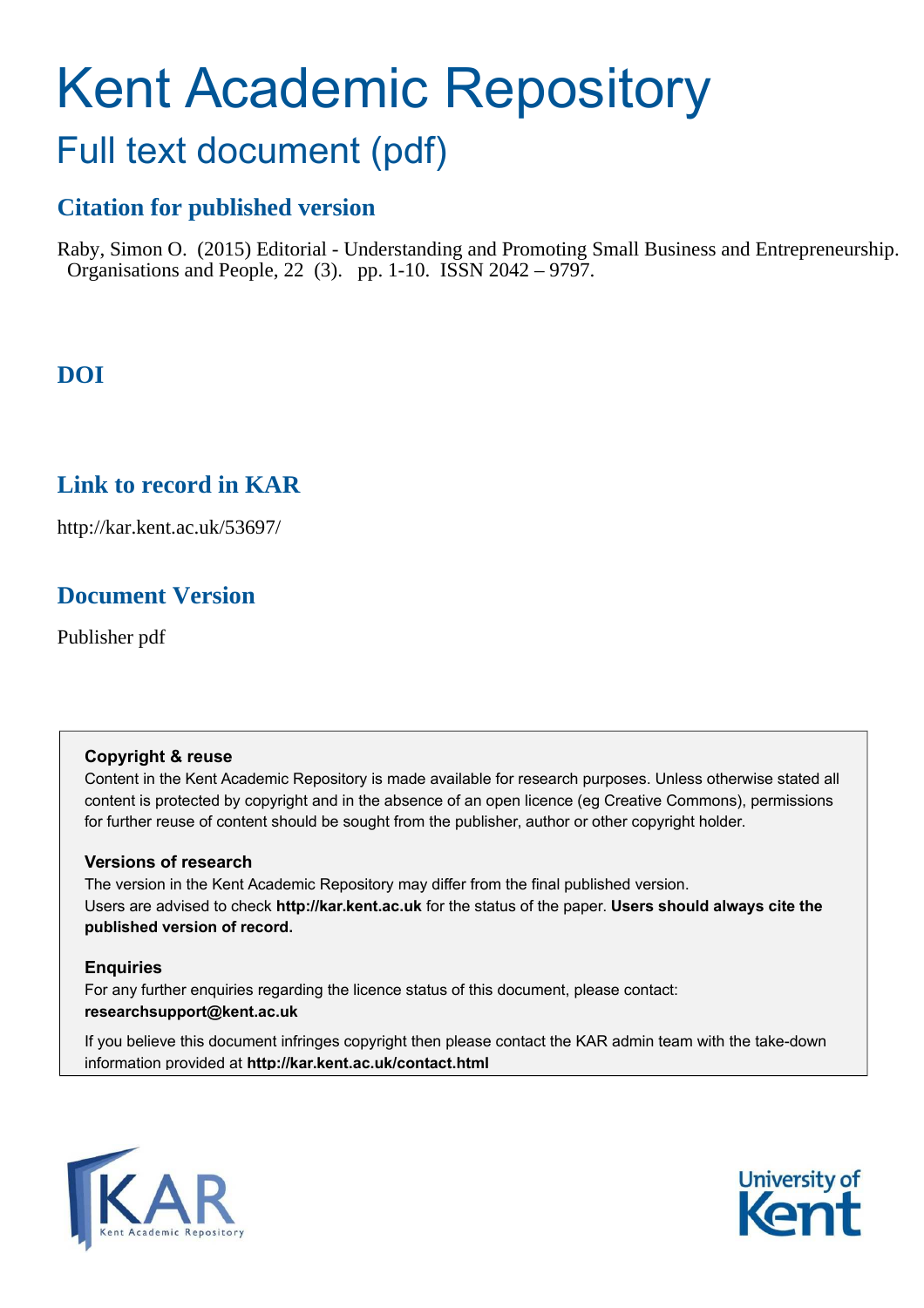

# **Understanding and Promoting Small Business Growth**



**Journal of the Association for Management Education and Development** 

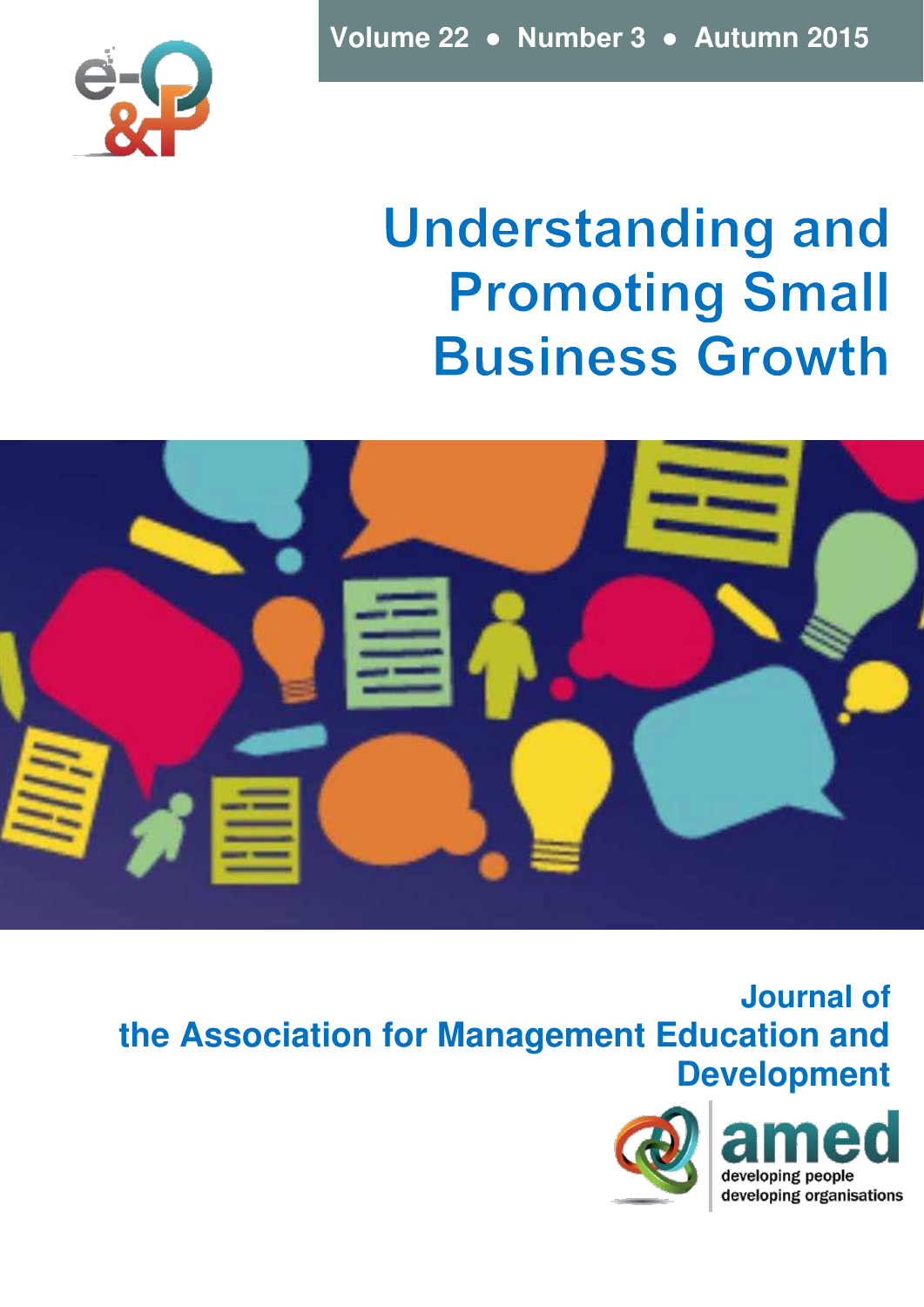

#### **Guest Editor: Simon Raby**

Thanks to [Triarchy Press](http://www.triarchypress.net/) for their continuing support.



© AMED 2015. ISSN 2042 – 9797. You may freely print or download articles to a local hard disk, provided they are for your personal and non-commercial use only. Please ensure that you acknowledge the original source in full using the following words

*'This article first appeared in e-O&P Vol 22 No 3, Autumn 2015 and is reproduced by kind permission of AMED [www.amed.org.uk](http://www.amed.org.uk/)'.*

For permission to reproduce article(s) from this journal more widely, please contact the AMED Office [www.amed.org.uk,](http://www.amed.org.uk/) Tel: +44 (0)300 365 1247.

The views expressed in this journal by both editorial staff and contributors are not those of AMED or any of the organisations represented by the editors, but reflect the opinions of the individual authors only.

**e-O&P Editorial Board:**  Bob MacKenzie

David McAra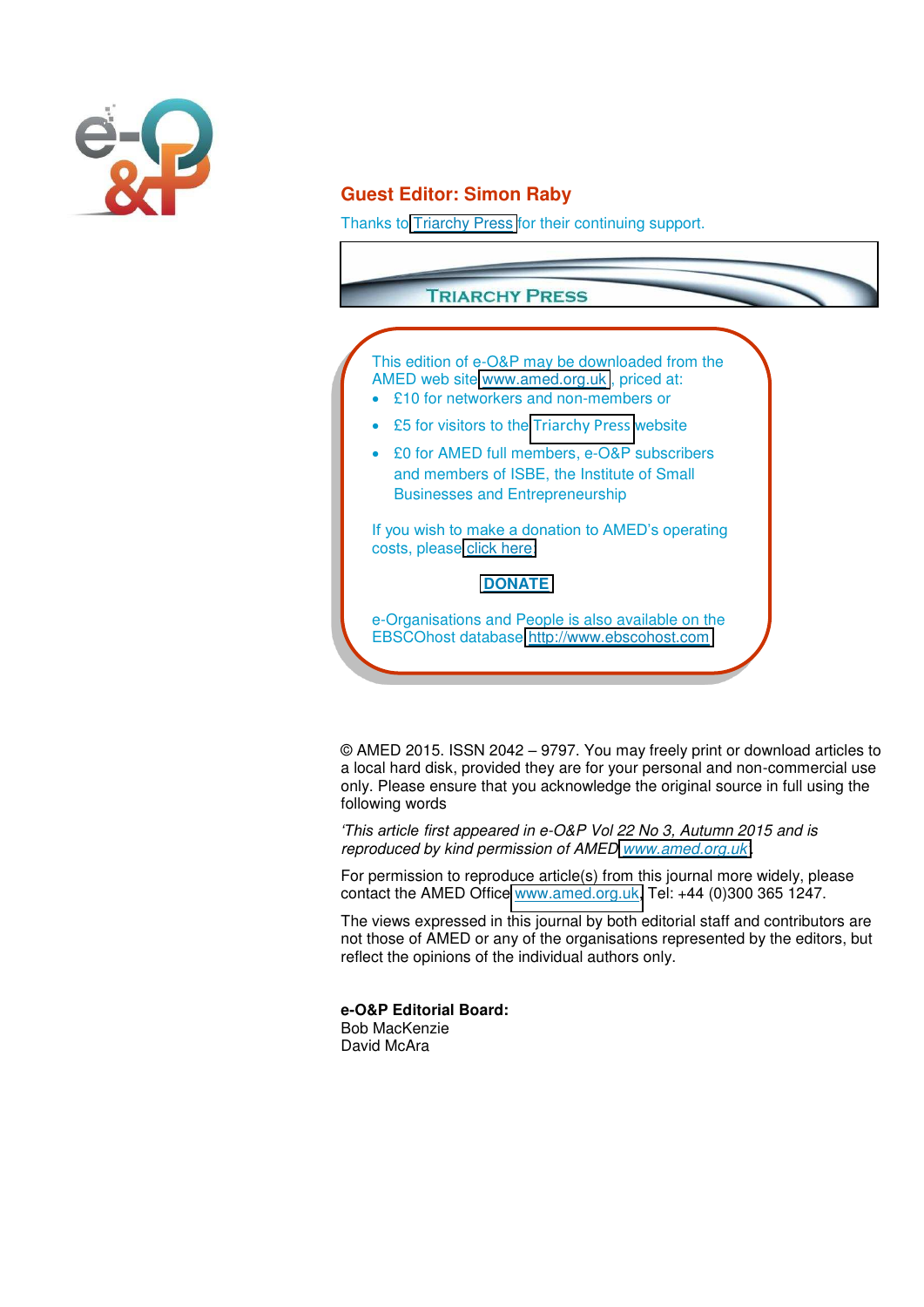# *Editorial: Understanding and Promoting Small Business Growth*

### **Simon Raby**



#### **Accepting the invitation**

I was honoured when the Association of Management Education and Development [\(AMED\)](http://www.amed.org.uk/) invited me to play a guest editorial role for a special edition of their Journal *e-Organisations and People* (*[e-O&P](http://www.amed.org.uk/page/amed-needs-you)*) on the theme of *Understanding and Promoting Small Business Growth in this Post Election Era*. It was an easy engagement to agree to, as it provided an opportunity to work with others who I admire and respect, and in an area that I am deeply passionate about. Beyond these factors came the opportunity to demonstrate the value that academic research has beyond academia. I strongly believe that the academic world has a lot to offer those who run their own businesses and deliver services to business. That is, if it can be understood; and delivered in a medium that is accessible and meaningful.

#### **Who am I?**

I wouldn't class myself as a traditional academic. I first worked in industry in change management. As a fresh-faced university graduate I had a lot to learn, and many mistakes to make. For all the hard work, and improvement in the company's performance, I will be forever appreciative of the opportunity afforded to practice and experiment with what was essentially a blank canvas. As workplace change took hold, a question kept entering my mind: If one organisation is like this, what are the others like? My quest to find an answer took me out of organisational practice and into research, a choice that has since allowed me to spend many enjoyable hours listening to business owners as I seek to understand how they and their organisations work.



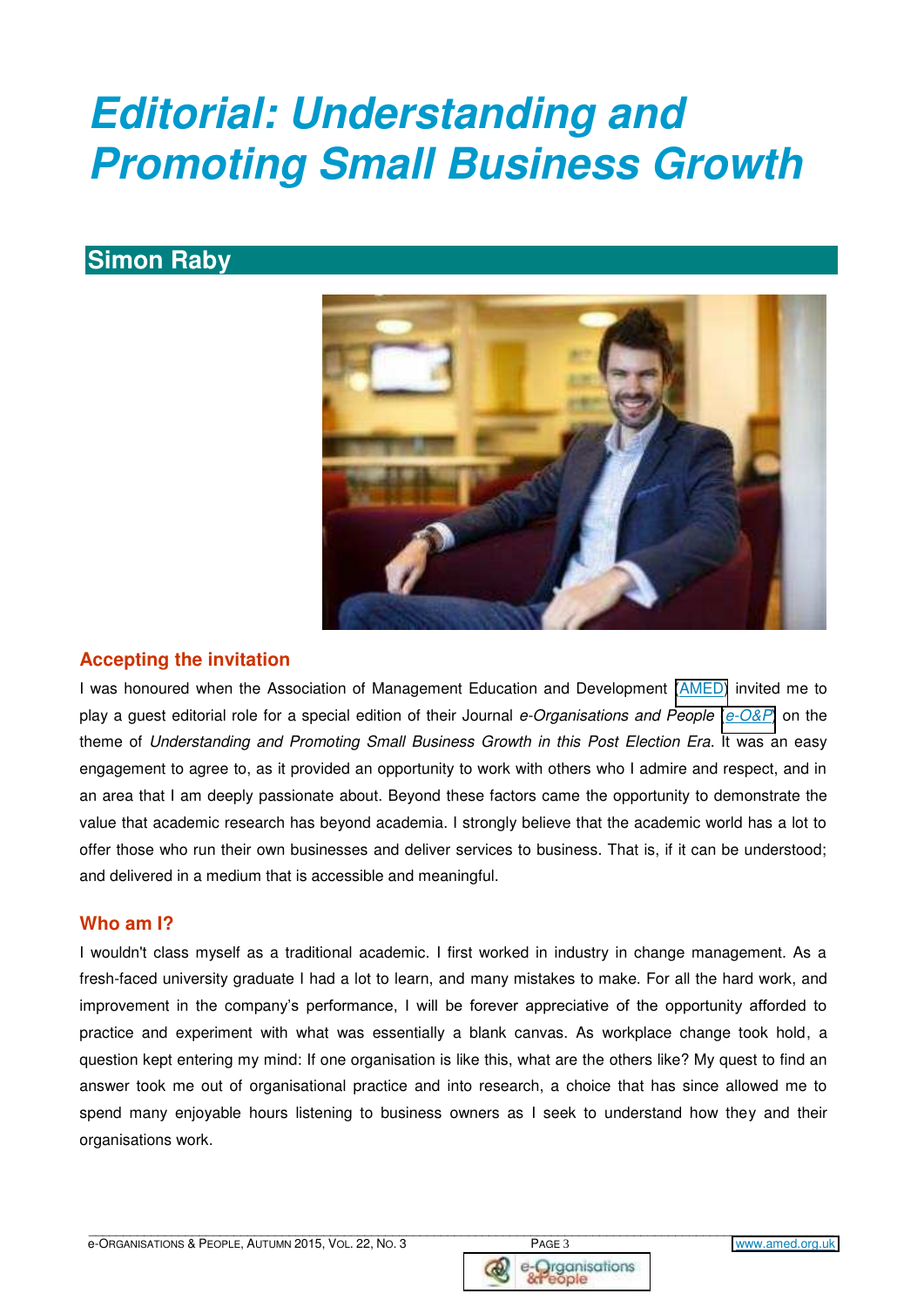In the course of my research, many business owners and senior leaders have asked me "What's next? What else can you help me with?" Through the more recent period of my career, I have spent considerable time sharing the findings of the research. The more I have shared, the more others have embraced debate, learning and challenge. This has led me to translate the findings of my research into growth programmes and networks for business founder/owners and senior leaders, and those with whom they work. This endeavour continues to challenge me today, as I learn and find different ways of bringing the worlds of academia and practice together to converse, share and develop new ways of thinking.

One such example is the translation of rigorous research findings into [a](https://www.youtube.com/watch?v=vsSjsnny8JQ)  [video cartoon](https://www.youtube.com/watch?v=vsSjsnny8JQ) that explores the characteristics that lead to higher performance. It tells the story of 'John,' a fictional character who represents the average performing SME. Through his journey of discovery, John encounters the ten characteristics of high performance, lenses that challenge and support John and others like him to review and challenge the way they approach leadership and personal and organisational growth.



For me, the power of knowledge is truly demonstrated through its application. I have continued to find myself drawn towards those – including kindred spirits within AMED - who also want to share their understanding for academic and practitioner audiences. In academia, these individuals are relatively few and far between. The typical academic currency is blind peer-reviewed and ranked journal publications, many of which are not suitable for consumption by a practitioner audience. This is where AMED's journal is different. It provides anyone with an opportunity to share their world view, their experiences, their understanding. You won't find long and hard to-understand articles here. Instead, you will be able to satiate your curiosity for knowledge of the social world through short, snappy and relevant – yet always rigorous and thoughtful - writings.

#### **How this special edition came about**

It was an Autumn day that I arrived at the London Metropolitan University at Moorgate, to take part in a postpublication workshop on '*Exploring Conscious Business Practice: sensing as we act, reacting to what we sense*' [\(Burden and Warwick, 2014\)](http://api.ning.com/files/6Yi1*KCqJUSYcxXbcgJM8-8WqJ5MTOwKmMMNVzH*I4Y-onm5GcXAe3g2JakMCgiv8kdvR5bkc9aPnTnRvjiQJJOKgzSEfs9j/211P003BurdenWarwick.pdf). Facilitated by AMED in partnership with the Centre for Progressive Leadership (CPL), I was drawn to the idea of 'consciousness' in business. As a practicing coach, I had explored the notion of consciousness at an individual level, and had yet to consider it at a group or organisational level; something I thought this workshop would provide the perfect opportunity to explore.



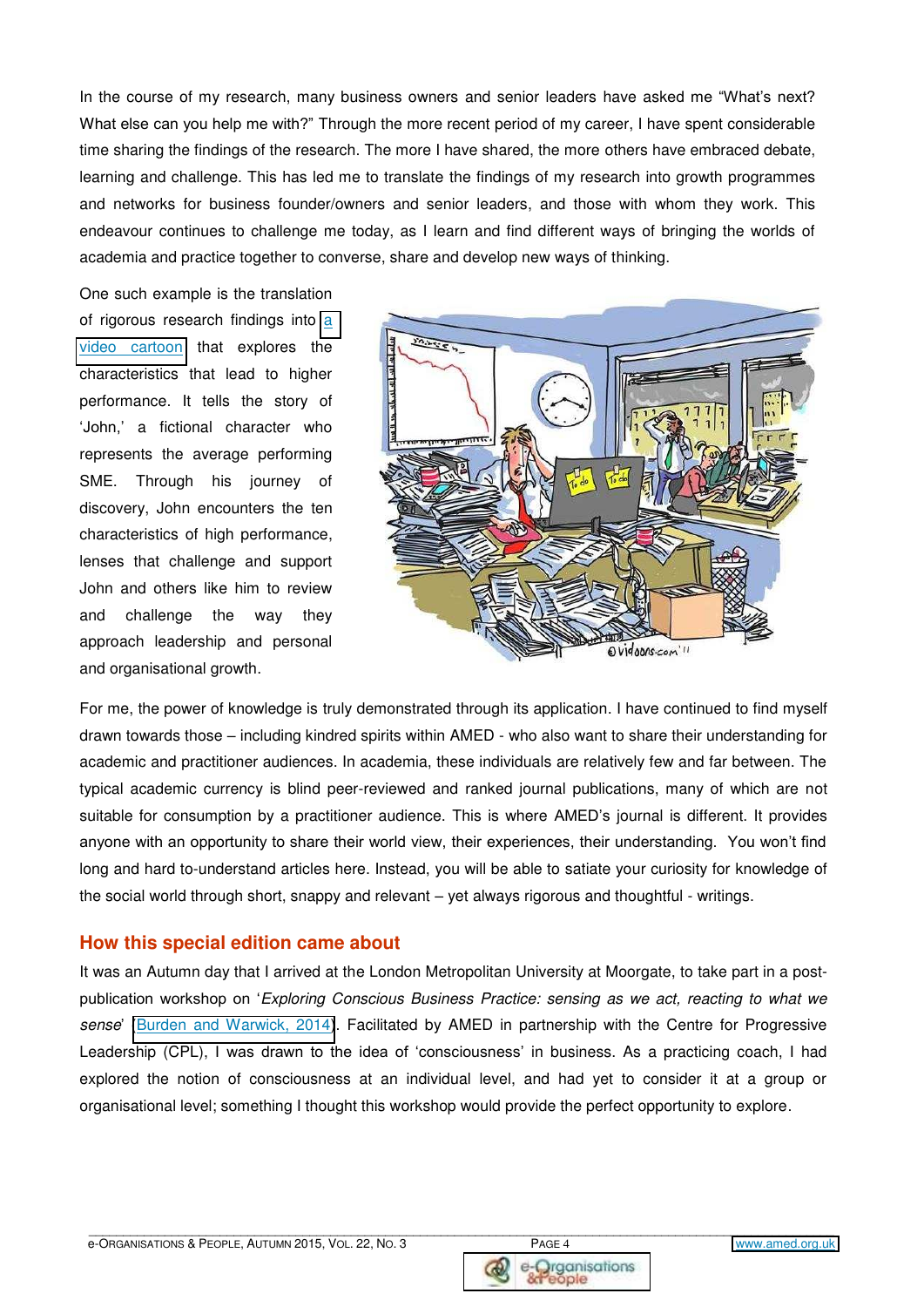

What struck me on entering the room, and connecting with some of the participants, was the diversity of the event. There were academics as well as practitioners and business founders/owners, all of whom were open and approachable. The event was also relatively unstructured. There was a short introduction, and little agenda beyond this. Despite this, there was considerable depth and dimension to our discussions, and an engaging and powerful learning environment surfaced.

I have since discovered that the relationship between writing and speaking does not have to be linear or formal, like the siloed production line that I have often experienced in academia. Write your paper, present it, publish it, and move on. Through the creation of this special edition, I have

experienced a fluid, emergent and very much a back-and-forth process between creator and audience. This promotes the belief that the narrative is never finished, there is no one answer and a deeper understanding emerges through debate and discussion. I was to later learn that this approach had been coined 'critical friendship' ([MacKenzie, 2015\)](http://api.ning.com/files/Z-JJSpQIZ6*YEUejHEJV1V5*PAiExw8ucgD5LkBP9sm2xTLKthBEPIXI8DU17jzSrxWX7NwFbewLLHurCiQk2TC6xDZaAKb-/221P042MacKenzie.pdf), and is a key philosophy of AMED and their Journal e-*O&P*. This approach has provided authors of this edition with an opportunity for constructive, open and supportive feedback that respects difference and celebrates nuance and uniqueness.





It was within one of the small breakout groups at the Conscious Business workshop that I met Bob MacKenzie, whom I would later find out is one of the linchpins for AMED and the commissioning editor of their Journal e-*O&P*. I enjoyed Bob's contribution into the group, and I later learnt that this was reciprocal. At the time, it unconsciously felt like a meeting of minds and underpinning philosophies; unspoken yet ever present. After the event I found myself contacting Bob. I wanted to learn and share. I wasn't clear on what this was or looked like, and I was keen to continue our conversations.

We spoke in the New Year, and Bob proposed that I play an editorial role for their Journal e-*O&P* that focused on the growth of Small and Medium-sized Enterprises (SMEs). There was a certain topicality too, with the call for the first part of this edition to be released immediately after the general election. Contributions would therefore be created in a formative period immediately after the election, and it was (and is) our hope that the writings and discussions provide a springboard to explore new ways of entrepreneurial being and doing.



iole

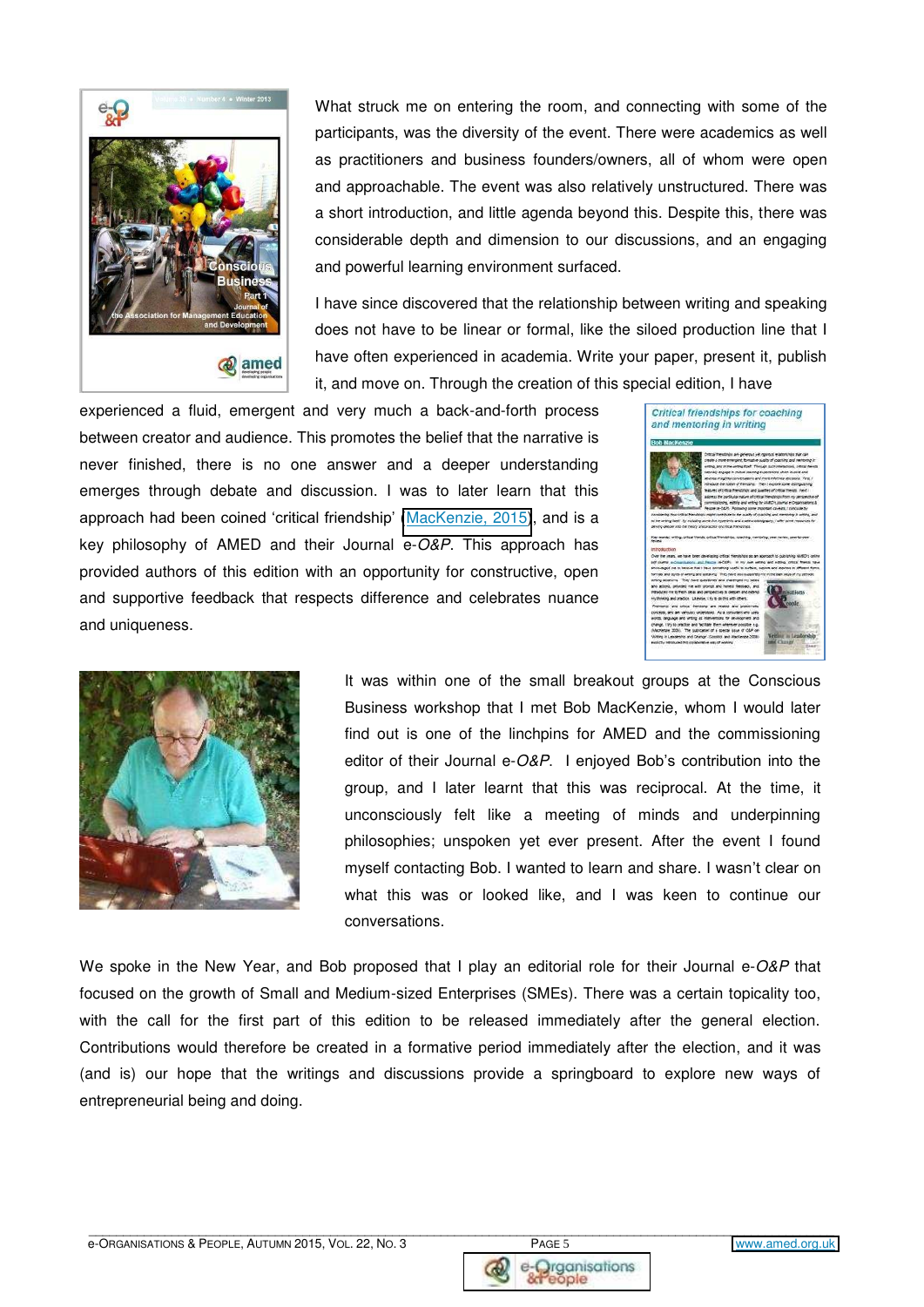#### **An introduction to this special edition of** *e-O&P***: entering the 'growth' room**

By way of introduction to this special edition, I want to briefly share with you some of my own observations of the state of our knowledge in the area of Small and Medium-sized Enterprise (SME) growth through a personal experience. This particular experience was at a conference focused on the growth of SMEs, those organisations defined as having fewer than 250 employees, and less than 50m Euros in sales revenue (European Union). The room was filled with some very clever people, all passionate about their work, about SMEs, and about growth. What could possibly be wrong with that? One of the key themes that emerged for me as a result of attending the conference was how we define, discuss and understand the concept of 'growth'. Here I will highlight three particular approaches, all of which are distinct. They concern 'output measures', 'chance' and 'personal and organisational transitions'.

#### **Output measures**

Some academics see growth as an 'output', a measure (sometimes the only measure) of performance, often calculated by an increase in size of firm (e.g. in employment or sales revenue). In this world, considerable time is spent trying to identify those firms that are achieving higher rates of growth than others, in the belief that the high growth firms hold all the answers. This is the world of large datasets and where much of the government policy, and as a consequence funding, has typically been allocated. For example, support available through the current UK Government's [Business Growth Service](http://www.greatbusiness.gov.uk/businessgrowthservice/) is open to those businesses that can forecast the likelihood of achieving high growth over a three-year period, with 'growth' calculated using a formulaic and financial measure of 'Gross Value Added'.

#### **Chance**

Research also shows that growth is discontinuous. Just because a firm grows in a previous period does not determine that it will grow in the next. We cannot predict growth, as much as the government would like us to! This had led some to postulate that,growth is, at best, a 'random walk'; a result of chance (e.g. Storey, 2011). Entrepreneurs in this world are portrayed as 'gamblers', placing bets on their future, from their bank of 'chips' that represent available funds. Those with deeper pockets can make bigger gambles, and get to stay at the table for longer. Some would say this is an overly simplistic way of viewing growth (and decline) of organisations and that we can and should understand more about the complex process of growth.

#### **Personal and organisational transitions**

In the process world, and one for which I have a particular affinity, researchers focus on the *transitions* that entrepreneurs and organisations make during the growth process. The world has moved on since early growth models (e.g. Greiner, 1972) and the belief that firms pass through a set of defined and predetermined 'states' or 'stages'. Rather, it is about understanding personal and organisational transitions. What made us, as entrepreneurs; choose one option as opposed to another? What factors influence the way we and our organisations change and develop? The challenge here is the depth to which one has to dive. This type of work can become complex and in its nature is context-specific. Some also question how 'representative' these cases can be of the wider business population. I would argue that respecting and understanding difference is an important part of developing our awareness and conceptualising what was, and could be.



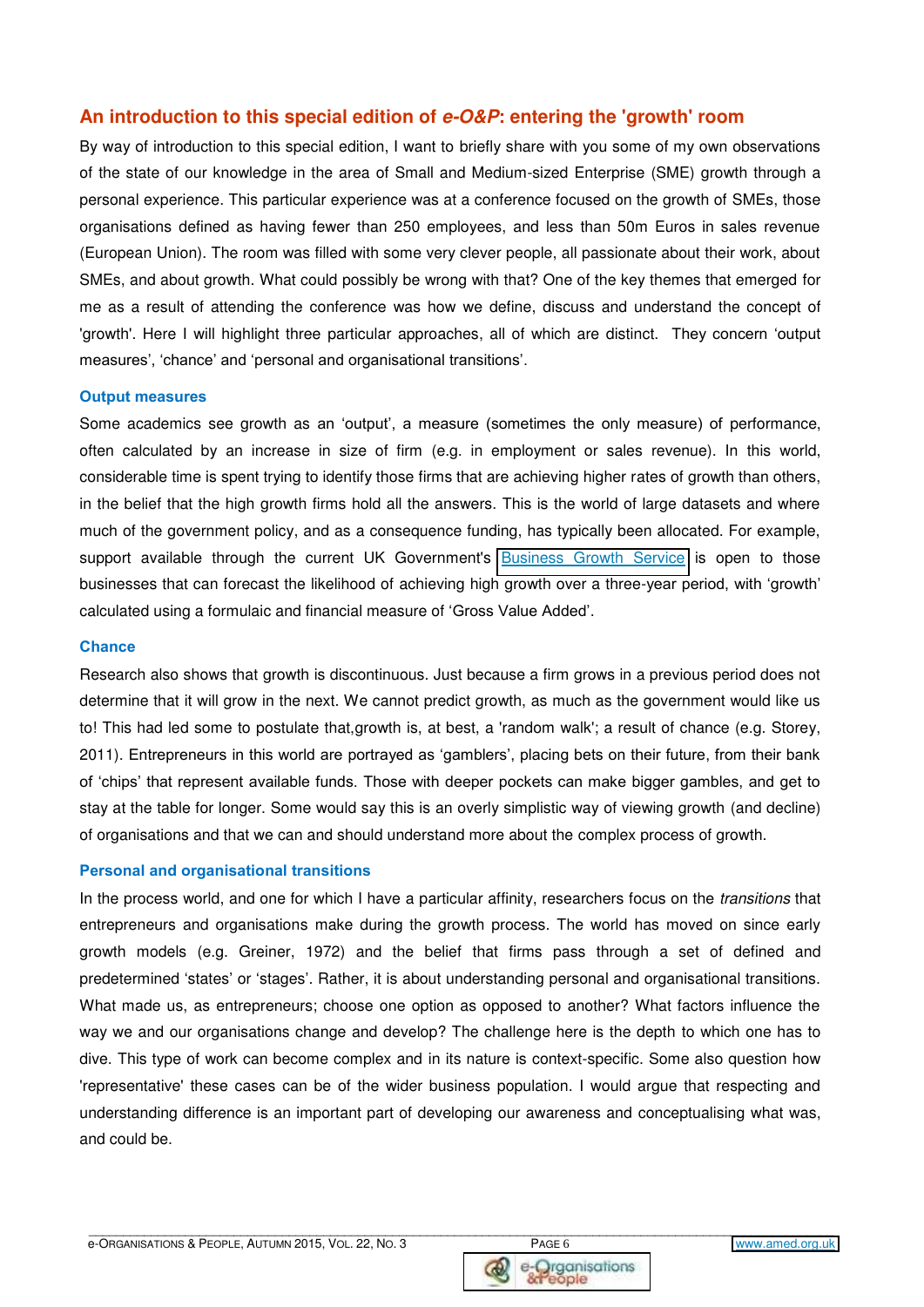Because of the different approaches that are taken to investigate 'growth', other methodological issues aside, it is evident that research is rarely cumulative. As a consequence, one could question whether we are developing a greater, more nuanced understanding of growth. For me, there are more fundamental issues however, that are blocking our progress. These relate to a need to focus on the needs of entrepreneurs.

#### **Focus on the needs of entrepreneurs**

It may come as no great surprise to you that the attendees at the conference I was talking about were exclusively academics. I searched long and hard for a business owner, and could not find one! It may be unlikely that many invitations made it to the small business owner community. Even if they had, business owners may be hard-pressed to attend and may not see the relevance of such gatherings. This, for me, is where much of the problem lies in understanding and promoting SME growth.

Through my work with entrepreneurs I have come to understand that the concept of growth, in the way that the academic community typically define it, is often unhelpfully narrow and restrictive. In running workshops on growth, business owners quickly move to the question of what *success* means to them. If you ask an entrepreneur how they define success, they may well respond by saying it provides them with the opportunity to:

- **•** provide for their own and their families basic needs
- **•** be in control of their own destiny, able to make their own choices
- **work with those they enjoy working with**
- **achieve fulfilment and personal growth**
- **I** live their values, and be true to themselves
- deliver a social good, and so on...

As you can see from such responses, rarely is success defined upfront exclusively as growth in profit and/or sales revenue, and success is certainly not defined by business owners as the OECD definition of 'high growth', which equates to the achievement of an annualised employment (or sales) growth exceeding 20% over a three-year period. What we are really talking about is not calculable, but rather human behaviour and social process. Entrepreneurs are passionate about achieving their aspirations, and these aspirations are not discrete or formulaic.

For me, the typically contrasting worlds of the academic and the entrepreneur represent the challenge that lies at the heart of understanding SME growth. Academics and entrepreneurs are working in different rooms, for different purposes and speaking different languages. The only way to break down the wall is to ask the question "What is it that entrepreneurs want and need?" This requires academics to shift their awareness, for part of their time, to the end consumer - the entrepreneur - beyond seeing those individuals and their organisations as simply sources of data for their ranked journal articles. The business case for this change is building, and will become ever more important over the coming years. Ultimately, this is a challenge of engagement and impact - how we as diverse stakeholders engage, listen and learn together.



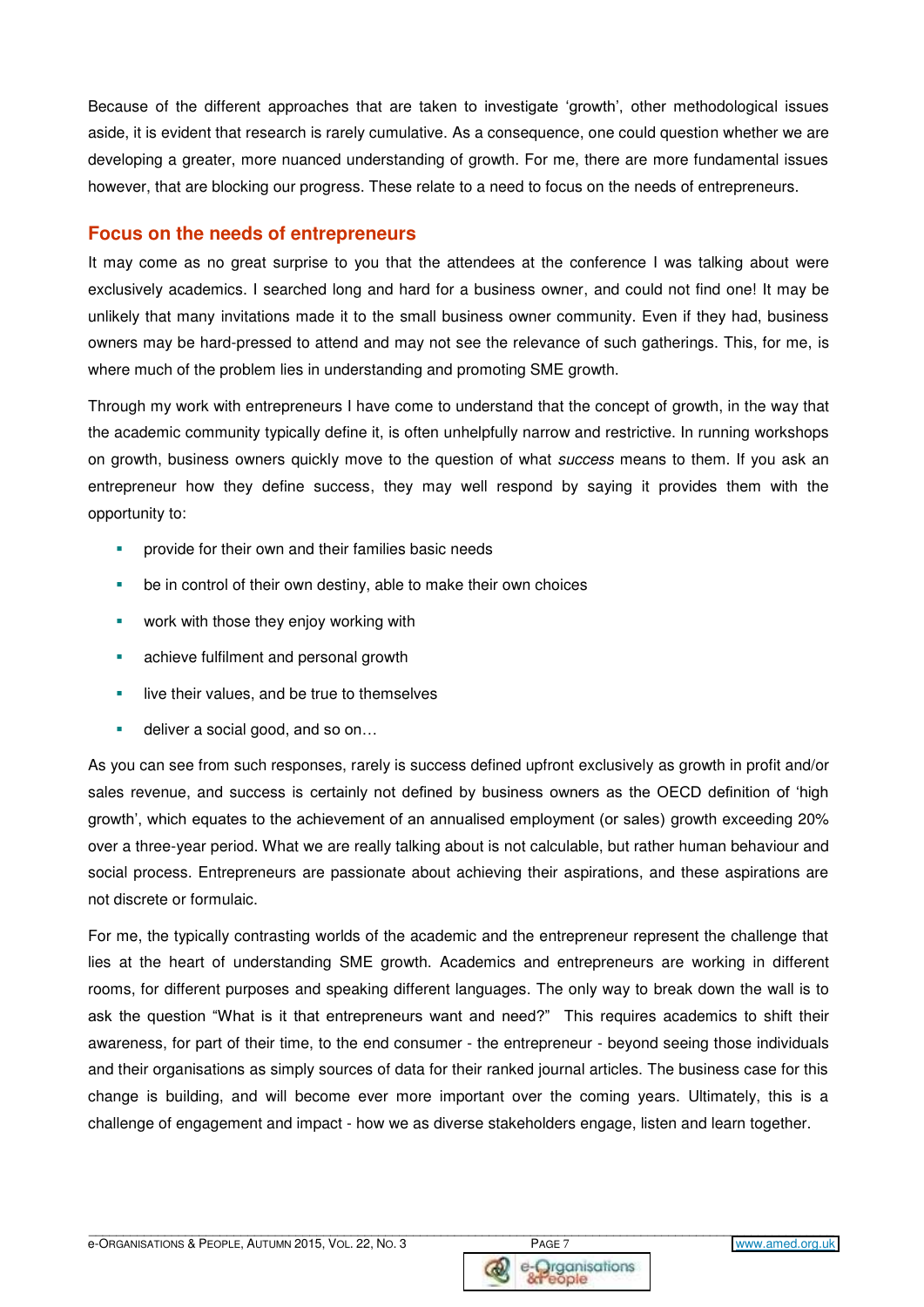I hope that this special edition of *e-O&P* will be seen as a contribution and a general commitment to take up this challenge, and that you, as I have, find the stories you read here of value to you, your organisation and your work.

This edition consists of six short and thought-provoking articles presenting a gamut of views on small business growth in this post-election era. To help you identify contributions of particular interest to you, I have provided a brief overview of each one.

#### **A brief overview of the articles in this edition**

**Professor Stephen Roper** and **Professor Mark Hart** present an approach to identifying those SMEs that are contributing, in a disproportionate way, to the growth and internationalisation of the UK economy. Through this article Steven and Mark coin the new labels of 'growth heroes' and reluctant exporters' and propose ways that these types of SMEs can be best supported to achieve greater levels of small business success.

In a highly personal account, **Toby Lindsay** takes us on a journey that challenges us to look beyond success by engaging with, and learning from, episodic failure which he sees as an inevitable – and invaluable - aspect of entrepreneurship. Toby offers a rallying call to entrepreneurs to develop communities of practice through which to share experiences, reflect, learn and develop together.

**Professors Monder Ram** and **Trevor Jones** provide a voice for largely unacknowledged role of the lowend migrant entrepreneur. Monder and Trevor invite us to look beyond the shiny world of technologyintensive development and the creative and cultural corporate industries to respect the diverse world of minority ethnic entrepreneurship, in order that we may gain greater awareness of the essential and significant economic and social contributions that ethnic minority entrepreneurs make to a modern, successful economy.

Through a case study of the veterinary sector, **Professor Colette Henry** and **Dr Elizabeth Jackson** discuss the gender disparities that exist in business ownership and leadership. Colette and Elizabeth debate and propose ways that female veterinary business and entrepreneurial leaders can best be supported to realise their potential.

**Katie King** explores the role that technology increasingly plays in the success of SMEs. Technology has opened the global marketplace and created new opportunities for growth. Concomitantly, businesses are experiencing enhanced levels of change and competition. To prosper, SMEs will need to understand how to leverage the interaction between people and technology and harness, develop and embrace new technologies.

**Magnus McFarlane** issues a rallying call for business owner-managers and their organisations to come together to collaborate. In sharing his practical experience of a successful collaboration in product innovation, he draws attention to the dichotomy between those individuals and organisations that are closed and protective and those that building an open and shared approach to doing business. With the help of a case study derived from personal experience, Magnus illustrates the important role that third parties, including Universities, can play in helping to facilitate access to knowledge that can drive competitive advantage.



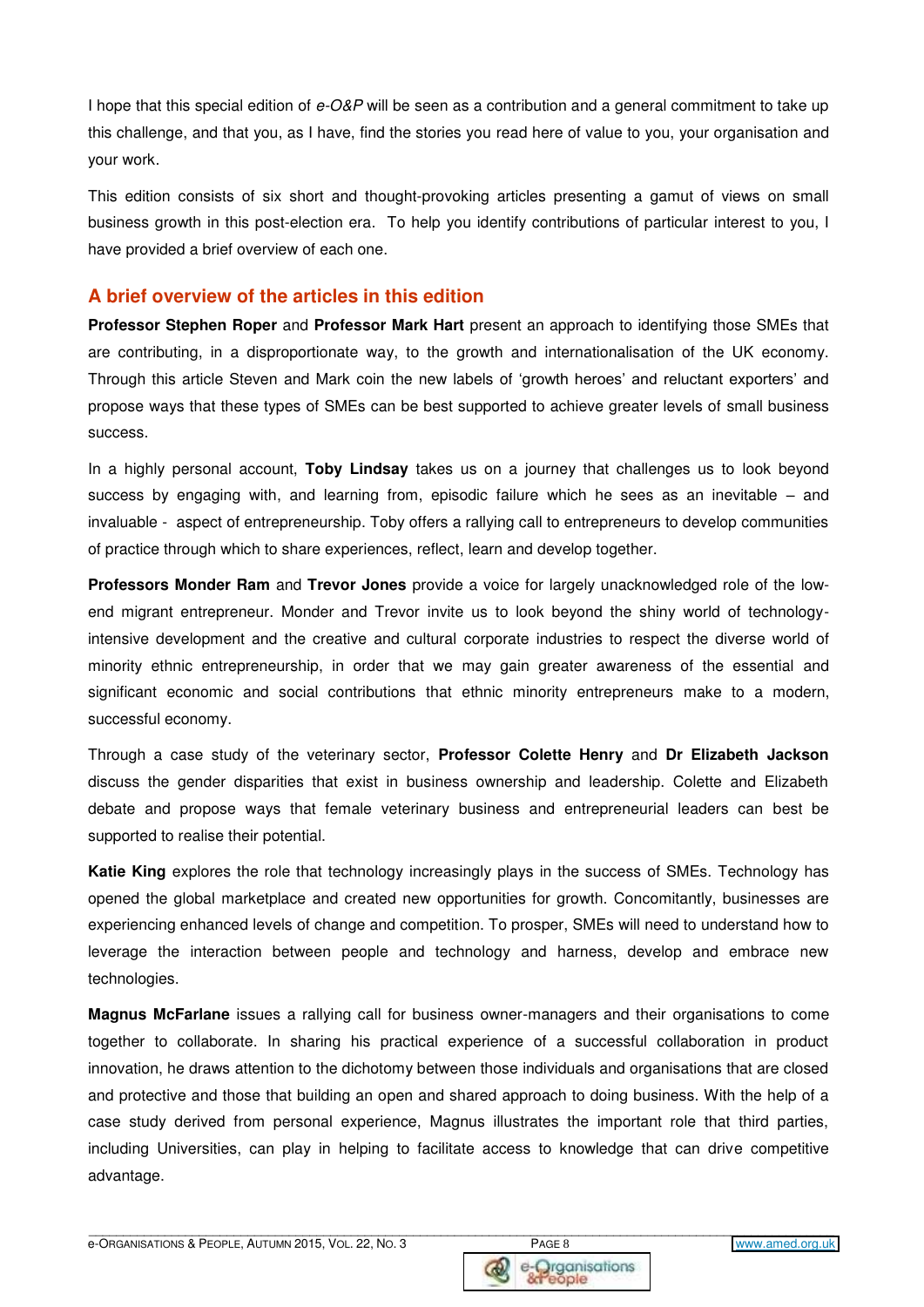#### **Our plans for a post-publication Gathering, and a Part 2 of this edition**

As I said at the beginning of this piece, writing, talking and engaging in other related actions concerning entrepreneurial activity and small business development are interrelated and interdependent. So we are actively looking to identify a space as early as possible in 2016 for a post-publication Gathering. This will happen some time between the publication of this Part 1 edition and the appearance of a subsequent Part 2. Inevitably and intentionally, this Part 2 will be inspired amongst other things by the interactions that take place in our Gathering. So please watch this space for more details about both initiatives, and please feel free to get in touch with either myself [\(S.O.Raby@kent.ac.uk\)](mailto:S.O.Raby@kent.ac.uk) or Bob MacKenzie [\(bob@amed.org.uk\)](mailto:bob@amed.org.uk) with your ideas for either or both this forthcoming gathering or an article or suggestions for themes for Part 2 of this edition. Join us to demonstrate that it is indeed a small (business) world!

#### **Acknowledgements**

I would personally like to thank **all the authors** who have contributed to this special edition of e*-O&P*; I have thoroughly enjoyed being a part of the creation process, and your articles are fantastic. I would like to celebrate **Bob MacKenzie**'s contribution in the role of commissioning editor. Bob has been highly supportive, always generous with his time, and ever inquisitive and passionate about the area of SME growth. I would also like to thank **David McAra** and the rest of **AMED's editorial team**, who have made the publication of this Journal presentable and enticing. The Institute of Small Businesses and Entrepreneurship [\(ISBE](http://www.isbe.org.uk/)**)** have been fully supportive of this enterprise, and we look forward to collaborating with them over the forthcoming post-publication Gathering. Finally, I would like to acknowledge the important role played by the practice of '**Critical Friendship**' in providing us all with the conditions within which to thrive.

#### **Selected References**

- Burden, P. and Warwick, R. (2014). The purpose and practice of Conscious Business. *e-Organisations and People, 21(1): 3-9.* [www.amed.org.uk.](http://www.amed.org.uk/)
- European Union, (2015), *User Guide to SME Definition*, ISBN 978-92-79-45322-9. Accessed online: 02/10/2015.
- Greiner, L. (1972), Evolution and Revolution as Organisations Grow, *Harvard Business Review*, July– August.
- MacKenzie, B. (2015), Critical Friendships for Coaching and Mentoring in Writing. *e-Organisations and People*, 22(1): 42-51. [www.amed.org.uk](http://www.amed.org.uk/)
- Storey, 2011. Optimism and Chance: The Elephants in the Entrepreneurship Room. *International Small Business Journal*, 29(4): 303-321.
- OECD. (2002), High Growth SMEs and Employment, OECD publication. Accessed online: 02/10/2015.
- Business Improvement and Growth Associates Ltd. (2012), Learn about the ten characteristics that lead to higher performance, see YouTube:<https://www.youtube.com/watch?v=vsSjsnny8JQ>



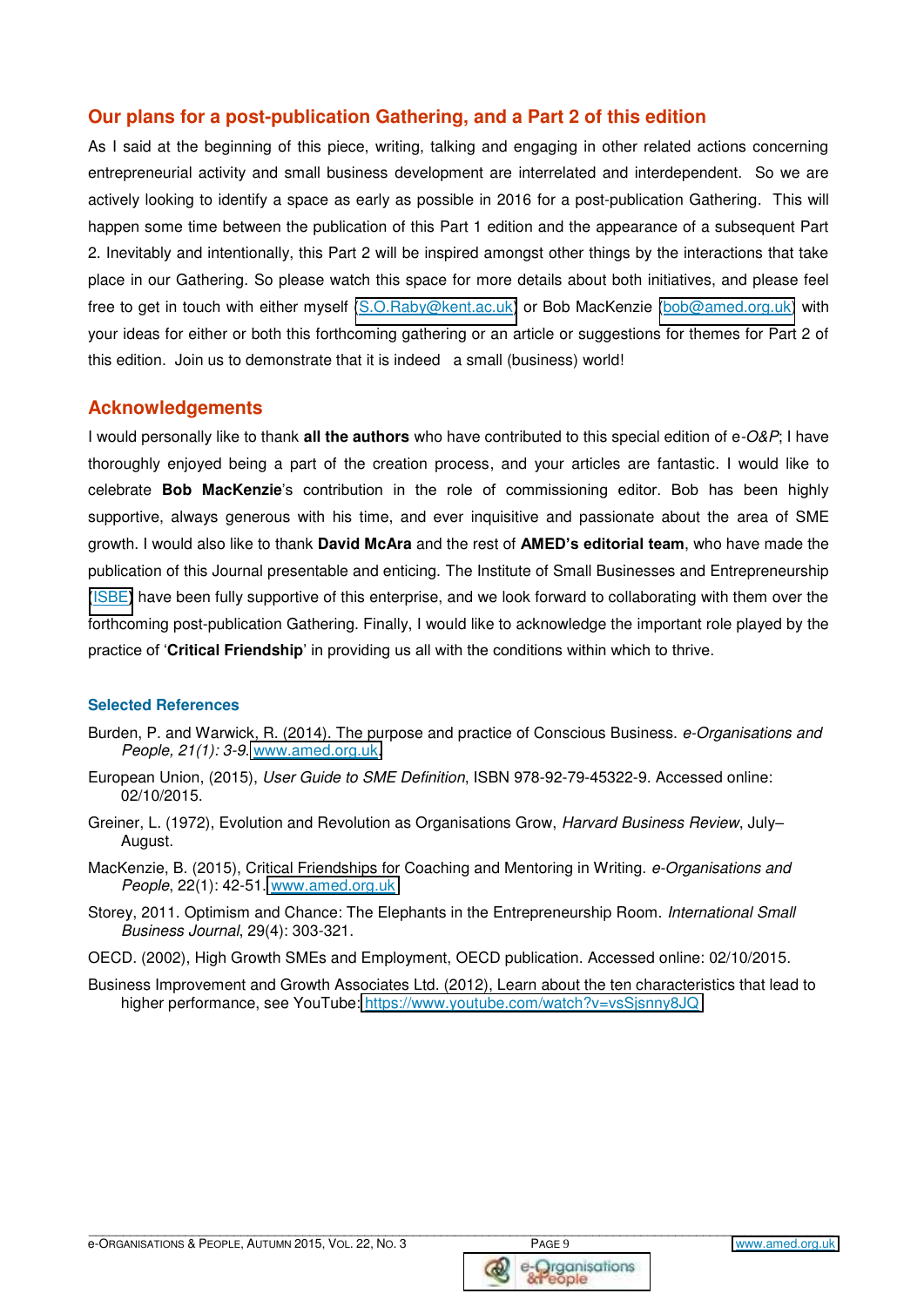#### **About the Guest Editor**

**Dr Simon Raby** is passionate about the growth and optimum performance of individuals and organisations. Simon approaches his work as a 'pracademic', seeking to bridge the gap between academia and practice. In a career spanning 13 years, Simon has worked with hundreds of organisations in his attempt to understand "what drives growth and performance?" Simon is a founder/owner of [Business Improvement](http://www.kent.ac.uk/kbs/business/sme)  [and Growth \(BIG\) Associates,](http://www.kent.ac.uk/kbs/business/sme) a global business with the vision of becoming the 'go to' place for business founder/owner research and development. Simon is currently fulfilling an International Leverhulme Fellowship in partnership with the Haskayne School of Business' Hunter Centre for Innovation and Entrepreneurship at the University of Calgary, in his role as Researcher and Deputy Director of the Centre for Employment, Competitiveness and Growth (ECG) at the University of Kent's Business School. Simon would love to hear from you; and can be contacted on [S.O.Raby@kent.ac.uk.](mailto:S.O.Raby@kent.ac.uk)